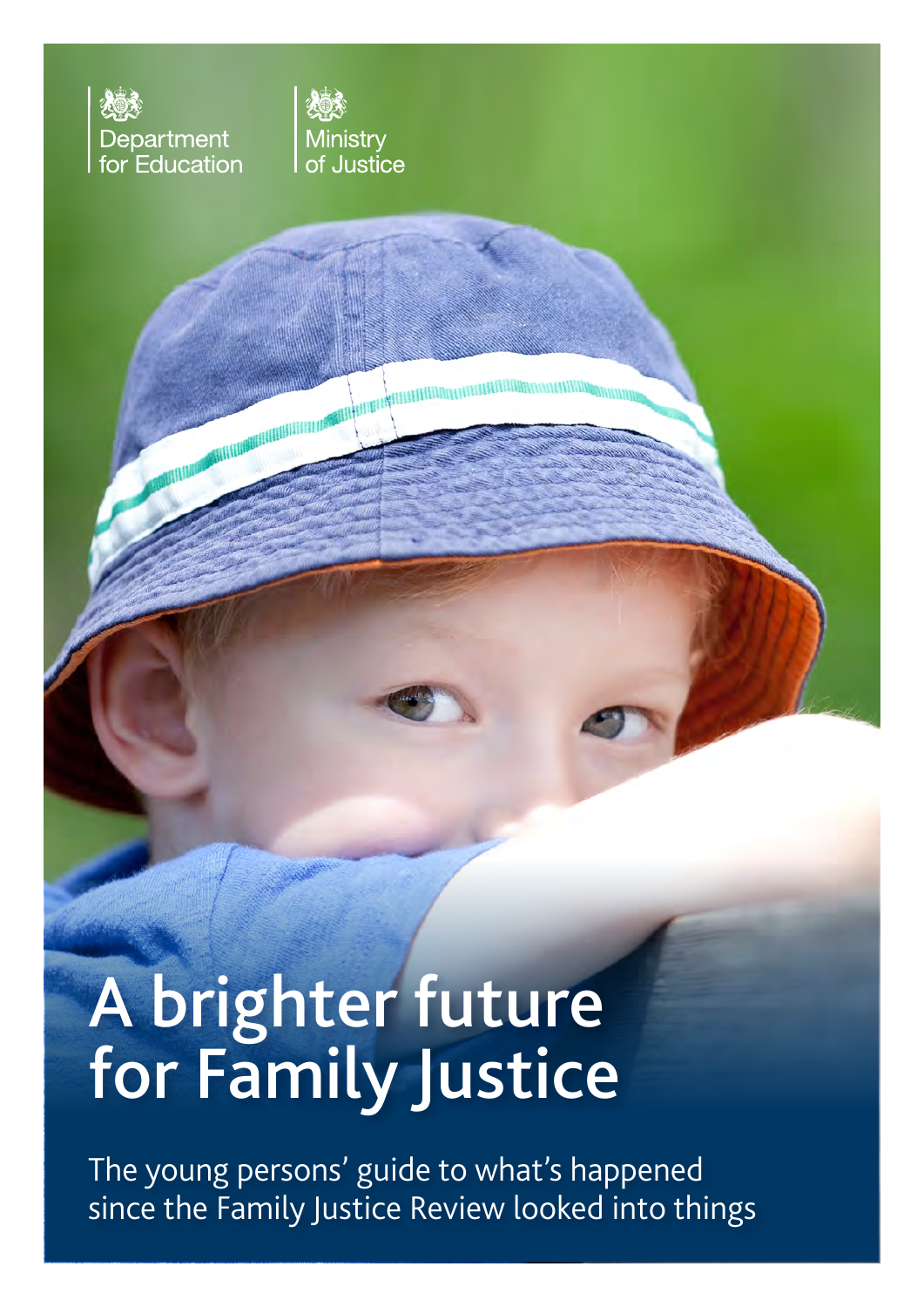### **A word from Government Ministers**

In the Government we weren't happy with the way justice and the courts were working for children and families. So we asked a group of people to look at things and tell us how they thought things could be made better. That was called the 'Family Justice Review'. They gave us their report in 2011: www.gov.uk/government/uploads/ system/uploads/attachment\_data/ file/177093/DFE-00003-2012.pdf.

The people who did the review for us said that the courts and justice weren't working well. There were lots of problems and it was letting children and families down. David Norgrove, the leader of the review, said it could take ages for some courts to decide whether a child should be looked after in care. It could take well over a year (as much as a year and eight weeks, or even more).

The Government agreed with almost everything David Norgrove and his team said. We agreed that things had to be sorted out. So we have made lots of changes to make things better. Sorting out the courts, justice for children, and keeping children safe, are really important to the Government. This Young Persons' Guide is to tell YOU what we have done, and what is changing.

There used to be three different sorts of court deciding things for children and families. This did not work well. So we have changed things so there is now one Family Court. This should work much better for children and families.

As well as this we have passed a new law that says courts should make decisions about children's lives in less than 26 weeks when children's services make an application. This target should speed things up for children. This is part of a bigger law called the Children and Families Act 2014. Decisions are already being made faster.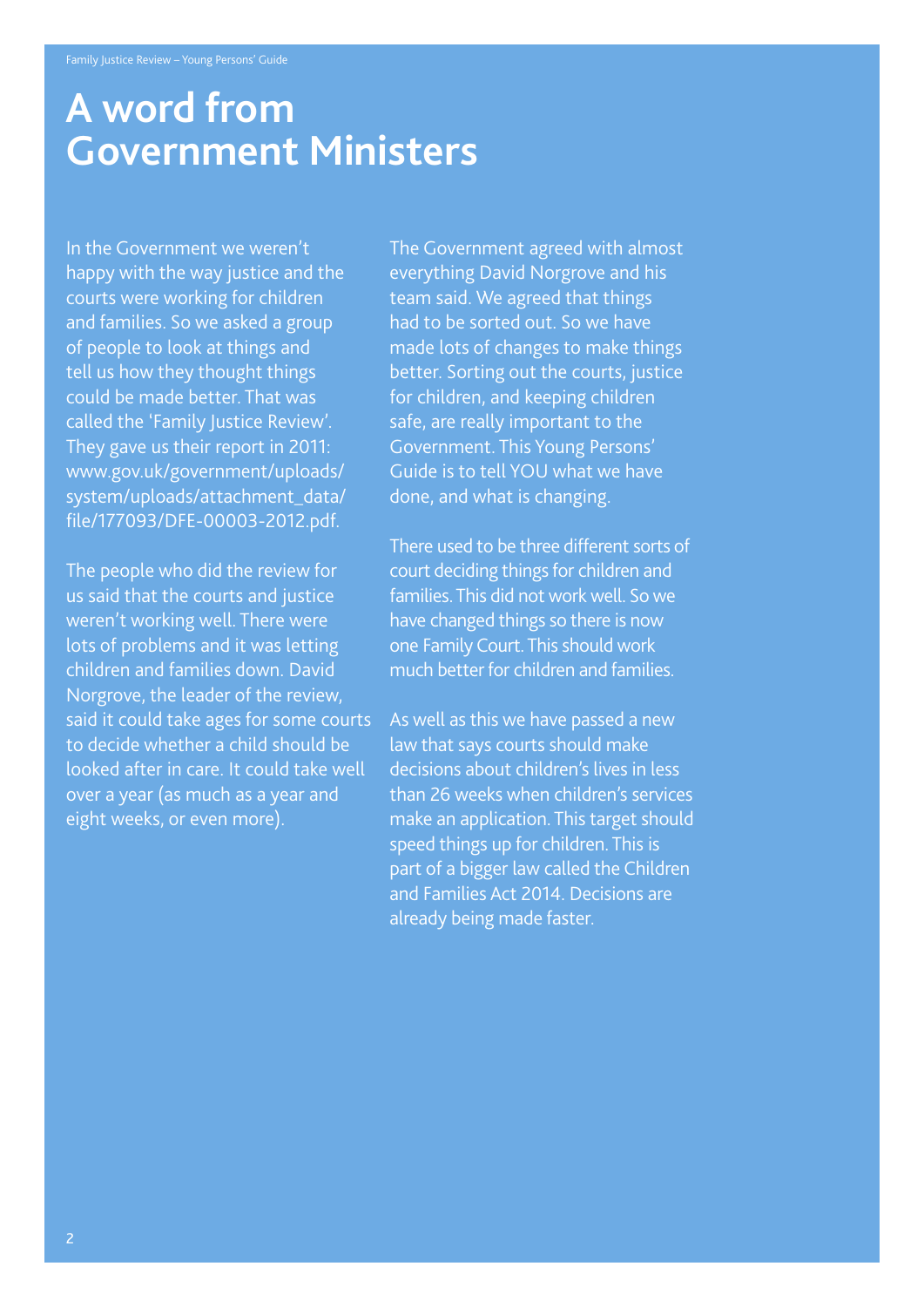Council Children's Services work for children who need help or looking after. We have worked with children's services departments, and with the College of Social Work, to tell social workers ways of working better for children.

When a court has to decide about a child's future, a Guardian will listen to the child and advise them what they think would be best for the child. Guardians come from a service called CAFCASS. Their work is very important for children. We are pleased that Ofsted (the inspection people) said this year that CAFCASS is working really well. It is the judge who makes the decision based on all the information.

We think it is usually best for families to sort out their problems without having to go to a court when parents are divorcing or separating. We have now put it in the law that if two people are going to separate or divorce, they must have help from someone called a 'mediator'. This is to see if they can sort out what's best for their children and money without going to a court.

We will do our best to make sure that people who go to a court without a lawyer still get help to say what they need to say in court.

We want to thank everyone who is making the courts and justice work better. These are social workers, judges, lawyers and mediators. And we want to thank David Norgrove and Sir James Munby, who is the top judge in family courts, for all their work to make the changes happen.

A lot has happened to make things better. But lots more needs to be done. We promise that we will keep working to make it all work better for children and their families.

We are grateful to Dr Roger Morgan OBE for his contribution to this guide for young people.

#### Simon Hughes

Minister of State for Justice and Civil Liberties

#### Edward Timpson

Parliamentary Under Secretary of State for Children and Families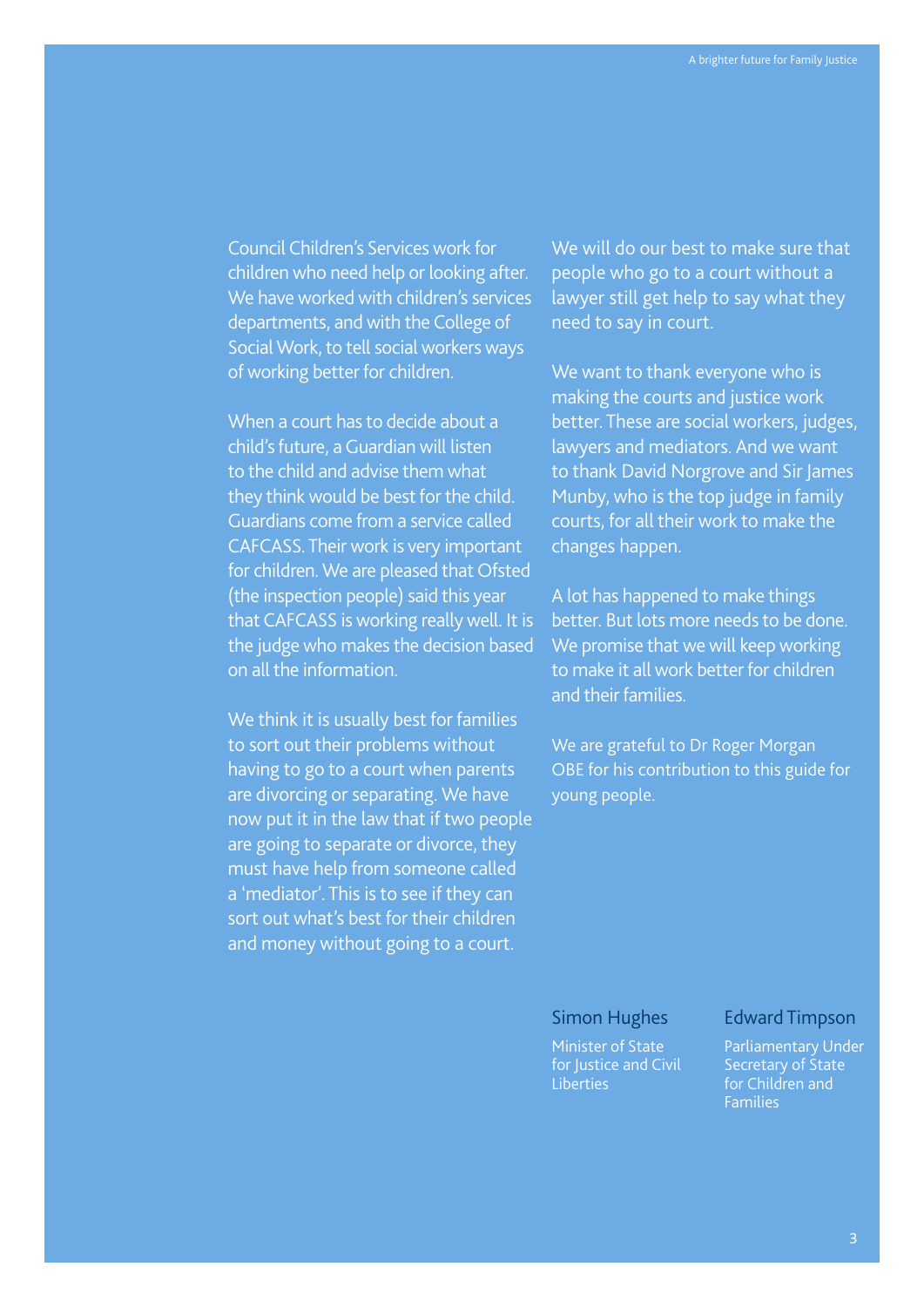### **Changes to make things better**

David Norgrove and his team said justice and the courts were letting children down. They said 134 changes needed to be made to sort this out. The Government agreed to make almost all these changes. Big changes started happening in April 2014.

#### **The new Family Court**

The new Family Court started on 22 April 2014. It works across England and Wales. This one court makes decisions about most cases involving families and children. This is better than before, when these decisions were made by three different sorts of court. Now, families don't have to work out which court is the right one, like they used to. They just contact the one place. Then they get the right judge and can go to meet the court in a building near where they live.

Things are much simpler now with the new Family Court. Families don't get moved about from one sort of court to another like they used to. This makes things work quicker and better for children.

#### **Deciding who should look after children**

The court makes decisions about whether a child would be better looked after in care or with their parents. This is what used to take over a year. Now the court has to make its decision about a child's future in less than 26 weeks (six months), unless there is a special reason for taking longer.

If the court really does need a bit more time to get things right for the child, it can have a bit more time. But it can only have eight more weeks at a time. The plan is to give children the right decisions quicker.

It will take a while to get most decisions for children made twice as fast as before. But things are getting there. In 2011, when David Norgrove did his review, it took 55 weeks on average for a court to make its decisions for a child. In early 2014, this had already gone down to 32 weeks.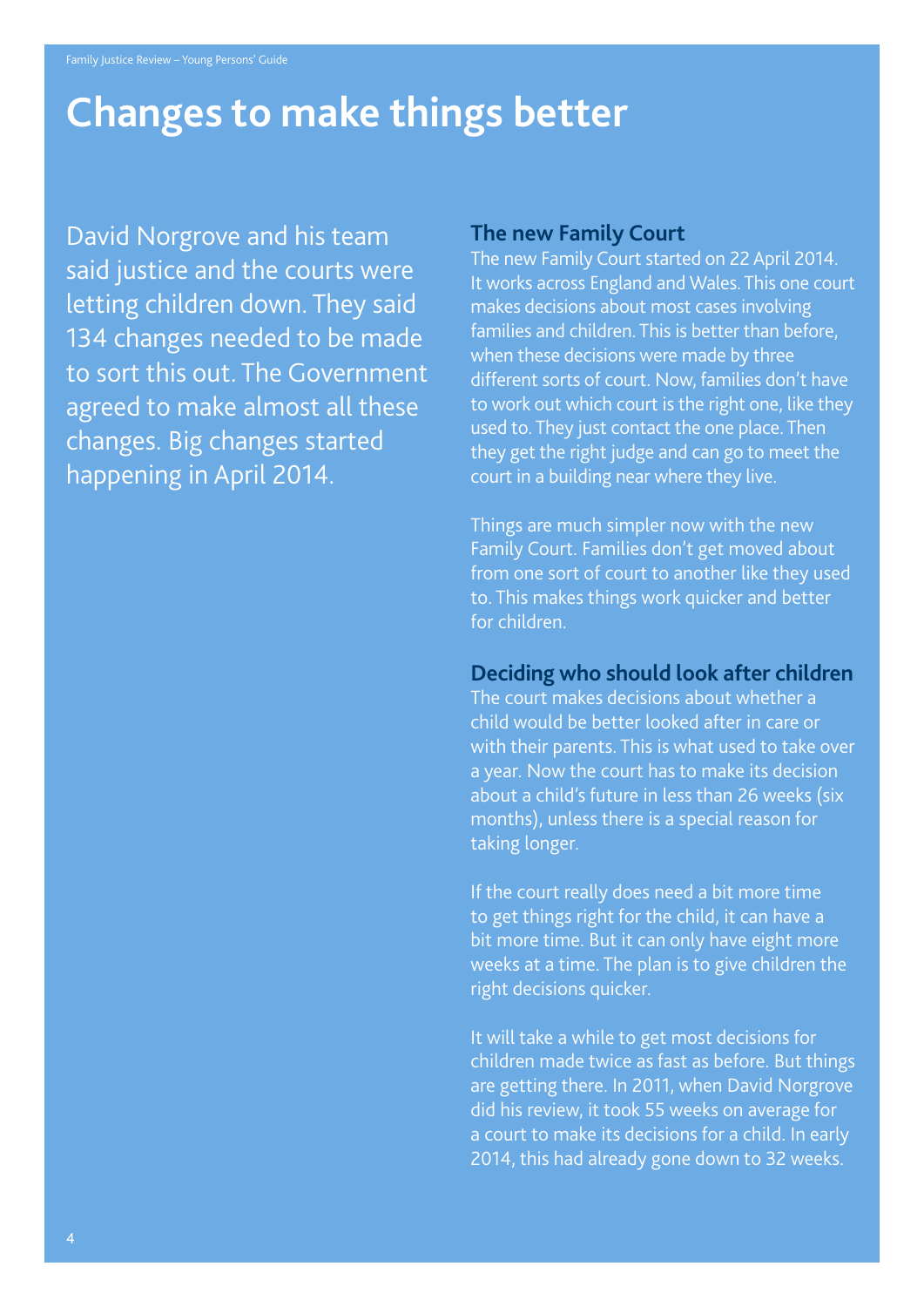#### **Mediation**

This is when, instead of going to court, someone called a mediator helps families to sort out who is going to look after their children and other big decisions about money and houses. This is for families where the parents are separating. If parents can sort things out with the help of a mediator, this is usually better than asking a court to decide things for them.

The law now says that before a family asks the court to decide things, they must go to a meeting with a mediator. This is to find out whether a mediator can help them to decide things themselves. Mediators try to help parents make decisions about who will look after their children, and about the family's money.

Mediation won't be tried if someone in the family is being harmed.

The Government can help parents with the cost of getting help from a mediator.

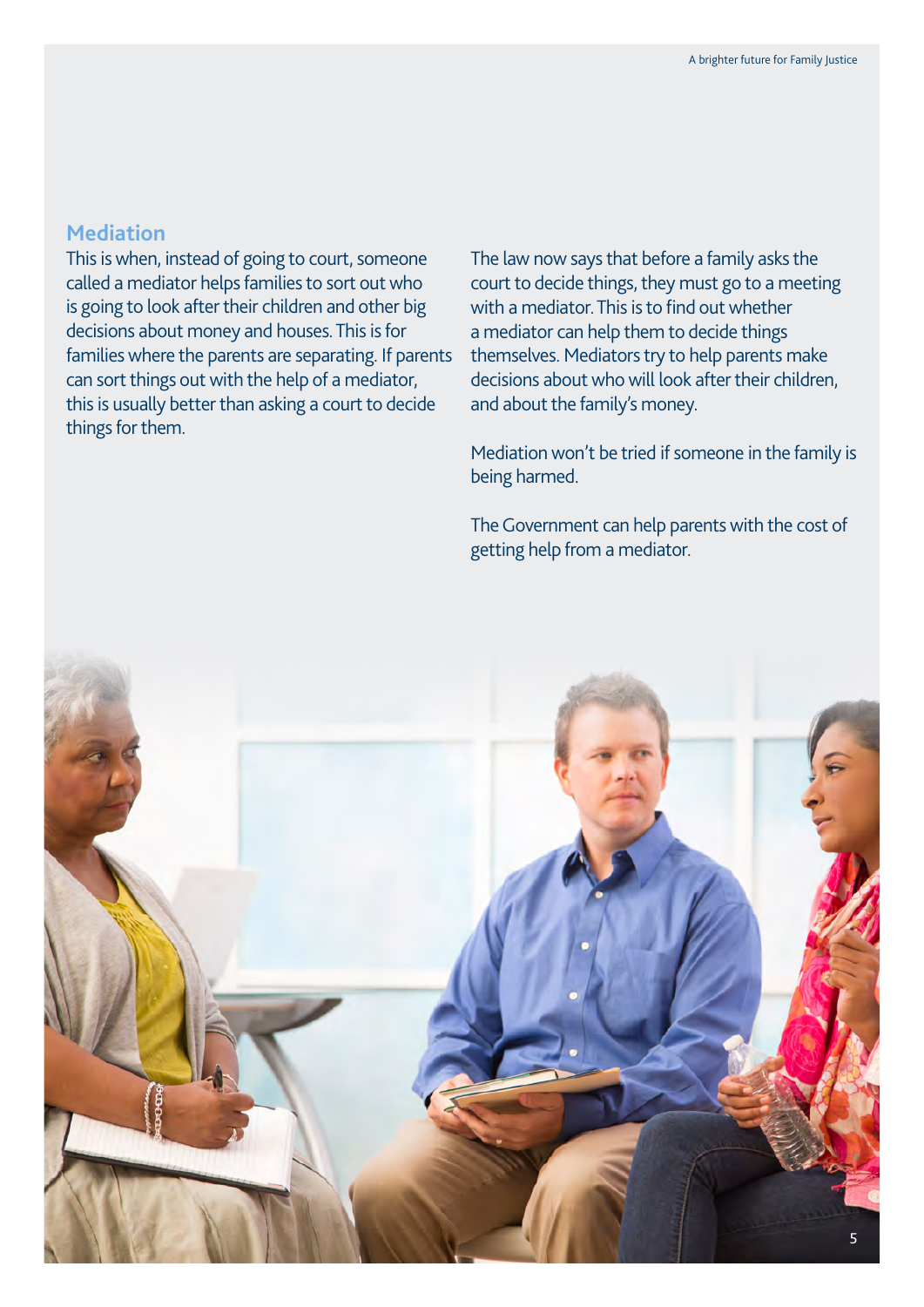#### **Keeping children in touch with both their parents**

The law is changing to make sure that if a child lives with just one of their parents, the other one can still play a part in their lives. That is as long as it is right for the child.

The court can now say how this is to happen by making what is called a 'Child Arrangements Order'.

Later in 2014, another change will happen in the law. This will try to make sure that when parents are going to separate, they should work out how they are both going to stay part of the child's life in the future.

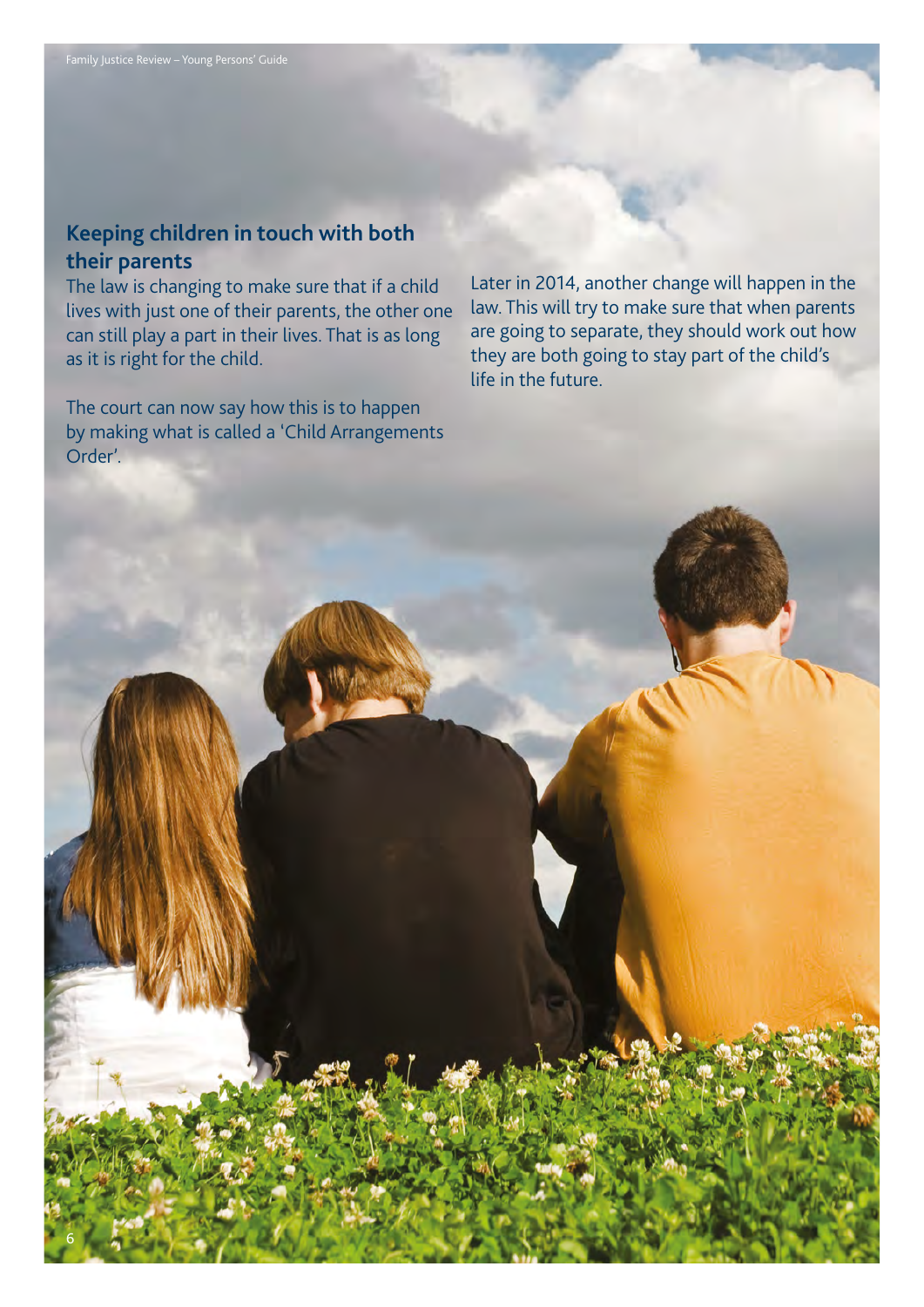#### **Experts**

Asking experts to come to court to give advice can take a long time and slow things down. Courts don't really need experts to advise them very often. So the law has now changed to say that experts will only be called in if a judge thinks the court really does need to ask an expert something. If it wants to ask an expert, the court now has to think about what slowing things down would be like for the child.

#### **Paying for courts to decide things**

The Government is trying to keep down the cost of courts and justice. There are now only three sorts of cases where families can get money from the Government to pay for lawyers (this is called Legal Aid). These are where there is violence in the family, if a child is being harmed, or to get a mediator to help sort things out without going to court.

Lawyers are also paid a bit less if the court is deciding who is going to care for a child. This is because it is now taking less time for these cases to be sorted out. Experts are now usually paid a bit less if they are needed to give advice to the court. As well as this, the Government has asked people what they think about other changes that can be made to how people pay for getting help from the court. It is looking at what people have said before it decides on more changes in the future.

When courts decide things, there is a lot of paperwork. To help keep costs down, there are new rules about keeping the paperwork down. This shouldn't make any difference to families or children though.

#### **How things are going**

Lots of figures are collected to see how much things are actually changing. Here are some facts:

- Since 2011, courts have been getting quicker at making decisions about children's futures.
- In 2011, courts made decisions in care cases in less than 26 weeks in just over one in ten cases. By the first part of 2014, they made decisions this quickly in exactly half of all their cases. And of course, 26 weeks is now their time limit.
- When parents ask the court to help make a decision about the care of their child, the court takes between 15 and 20 weeks on average to reach its decision. This time has stayed much the same since early 2011.
- The number of parents getting help from a mediator has not been going up. We are doing lots of work to make sure that the new law makes a difference.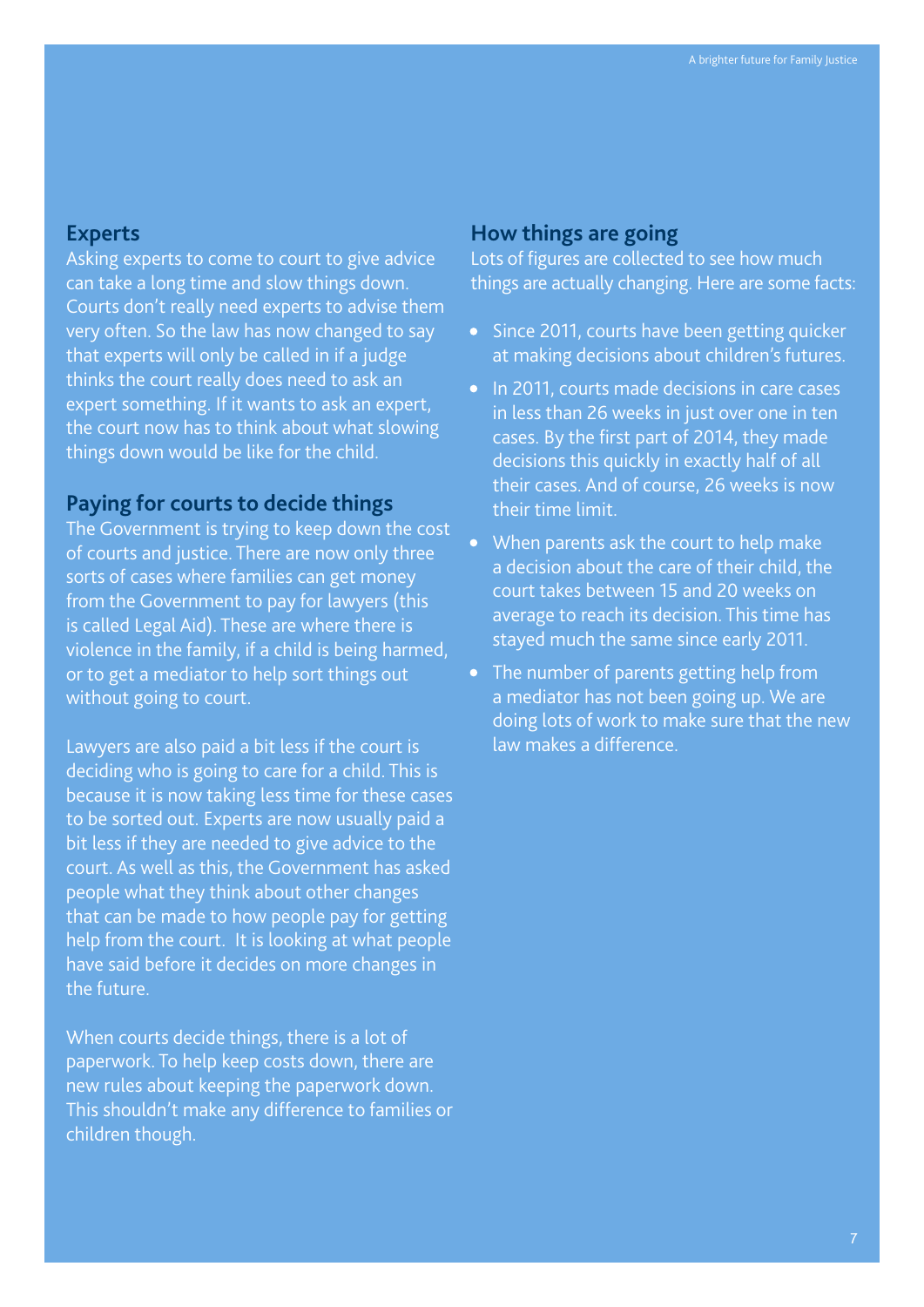### **What happened to all those recommendations?**

There is a group of 43 children and young people, called the Family Justice Young People's Board. Many of them know for themselves what justice and the courts are like for children. Their job is to make sure things are changing in a way that is right for children. Here is a list of things the Family Justice Young People's Board have done:

- **The Young People's Board has written a** children's list of words courts use and what they mean. This is called a 'glossary'.
- **O** They have written some information to explain things to children who are going to court.
- $\odot$  They are writing a Charter to say how justice and the courts should work for children.
- $\odot$  They are meeting up with lots of people working with the courts and asking them to sign up to ways of getting things right for children.
- $\odot$  Some of the children and young people on the Board do inspections of how well different people are working to give justice to children and families, including Cafcass. They have also started doing reviews to check how the court is working. The first place they did that was York. They write reports which say if they think something needs to be changed.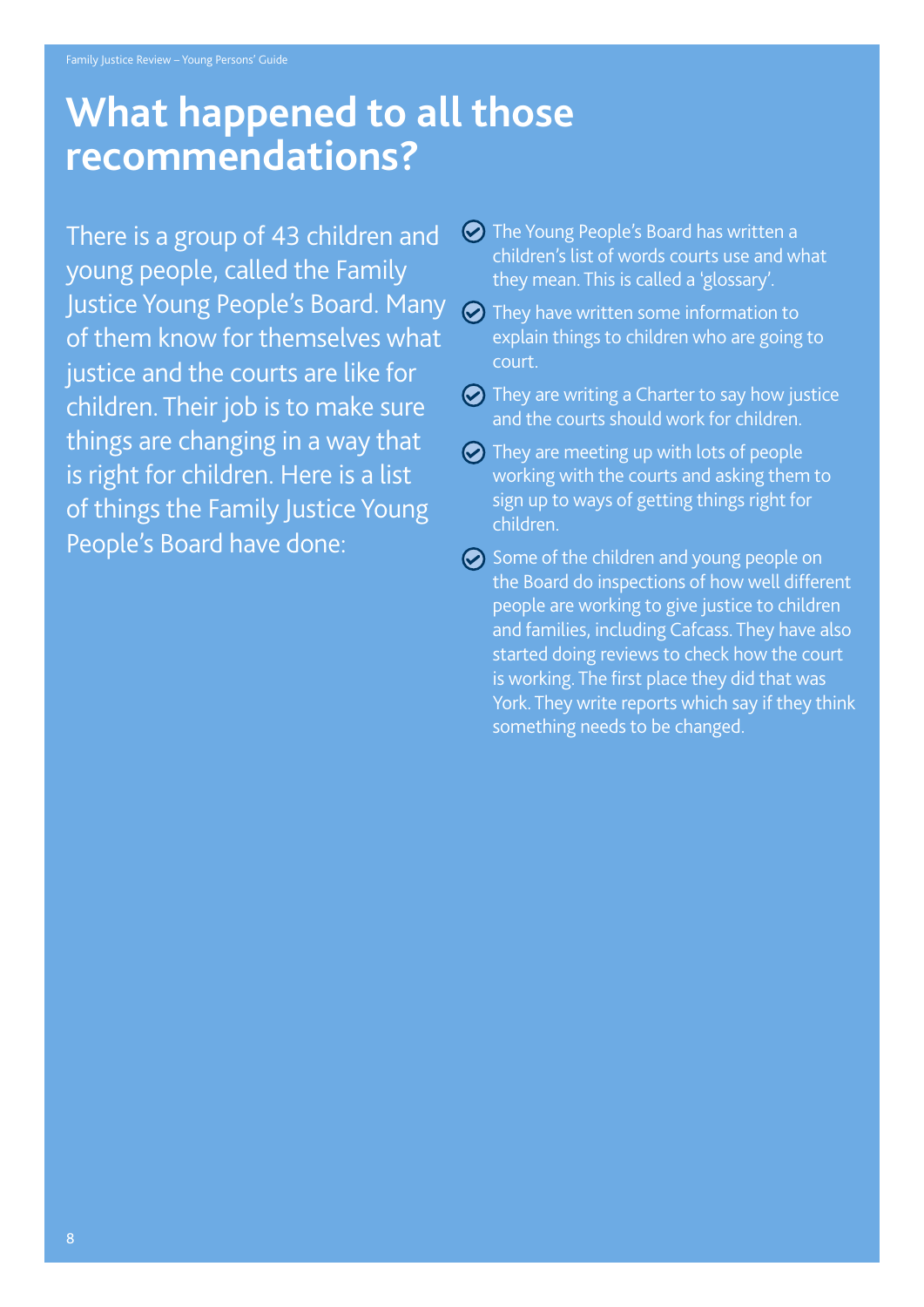9

#### **Courts making it better for children when they decide about care**

- $\bullet$  The new 26 week time limit for courts to make decisions has now started in cases where children's services apply for an order.
- $\bullet$  If the court needs longer, it must now think about what taking longer will mean for the child.
- **•** Courts began working faster for children, even before the new law came in.
- Social workers and the people working in the court have been getting trained to get the right decisions faster for children.
- When the court looks at a child's care plan, it now only has to check out the bits that help it decide whether the child needs to come into care.
- Sometimes a child needs to be in care while the court is deciding whether that child will stay in care or go home. The court can now say the child should stay in care until it has decided what is going to happen next. It doesn't have to keep meeting every few weeks to talk about the child staying in care for a while, like it used to.
- **•** Special court meetings for families with drug or alcohol problems have been tried in some places. They are doing well. These are called the Family Drug and Alcohol Courts. They are now working in London, Milton Keynes and Buckinghamshire. The Government is going to carry on helping them get going with extra money until March 2015.
- **•** The law now says the court should not slow things down for children by asking too many experts about things.
- $\bullet$  New rules are being brought in for the court to follow when it does want to ask an expert something.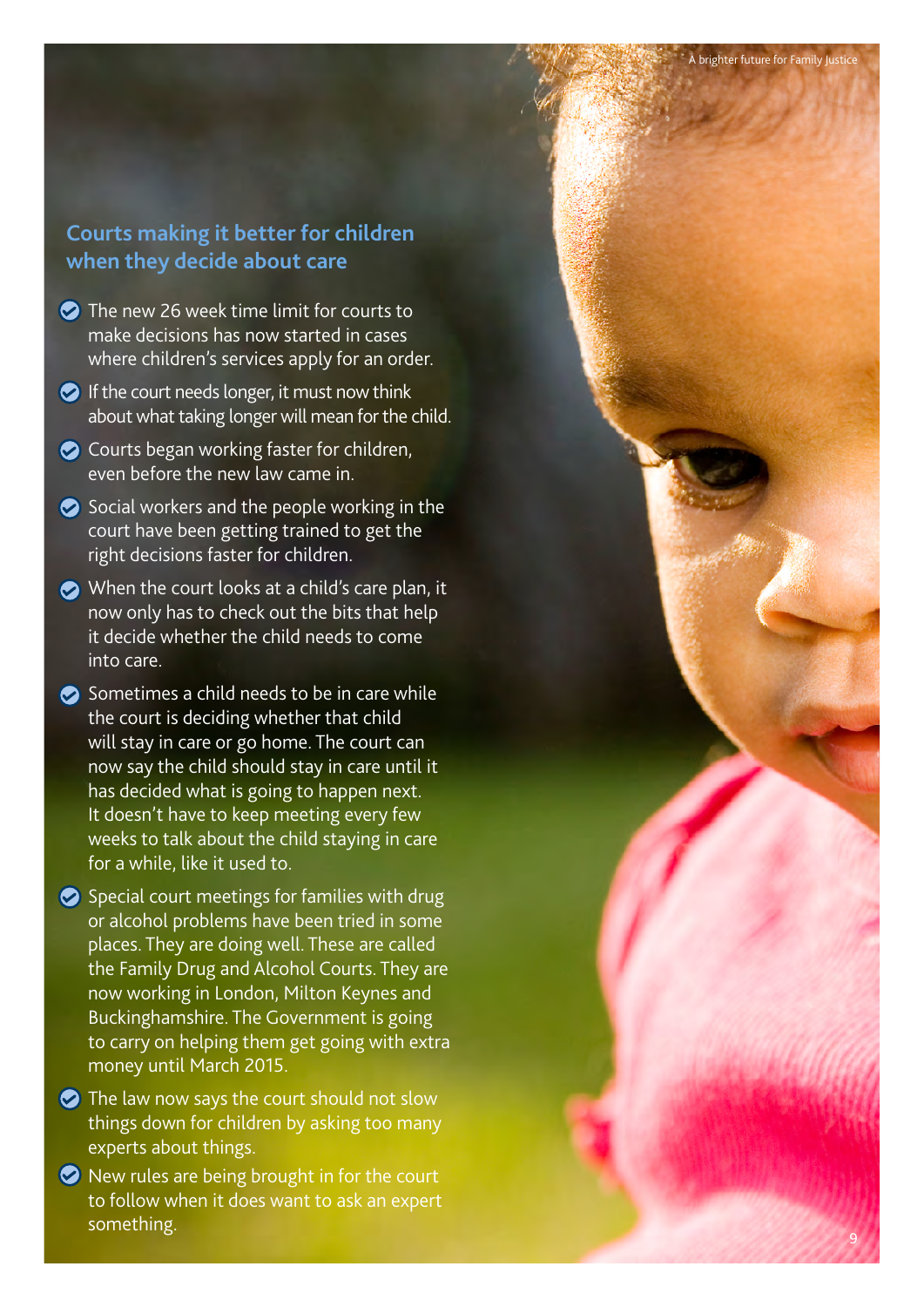#### **Helping parents sort things out for themselves**

- Information has been put on the internet to help parents decide things for their children without going to court. They can look at 'Sorting out Separation' on the internet. The link is www.sortingoutseparation.org.uk
- The law now says that if a child doesn't live with both their parents, then both their parents should still stay part of the child's life. But that is only if it is right for the child. The child can still see a parent even if that parent doesn't pay anything towards the cost of looking after them. It is just about what is right for the child.
- There is a plan on the internet that parents can use to help sort out decisions about their children. The link is www.cafcass.gov.uk/ grown-ups/parenting-plan.aspx
- If they need to, parents can now ask the court to decide how they can both stay part of their child's life if they are separating. The court can now write its decisions in a 'Child Arrangements Order'.
- There is the new law about parents getting help from a mediator to sort things out for their children without having to go to court.
- A group of people called the Family Mediation Council is helping mediators with families.
- The Government asked David Norgrove (the person who led the main Review) to work out ways to get more parents to ask for a mediator to help them. They are now thinking about the ideas he came up with.
- The new Family Court has started its work. There is a new team to make sure each family gets the right judge for their case. Even if they need one of the top judges in the country (a High Court Judge), that judge can still meet them in the Family Court. They don't have to go somewhere else to see that judge.
- The Family Court can see families anywhere, but it usually meets in a building previously used by the courts as near to the children concerned as possible.



10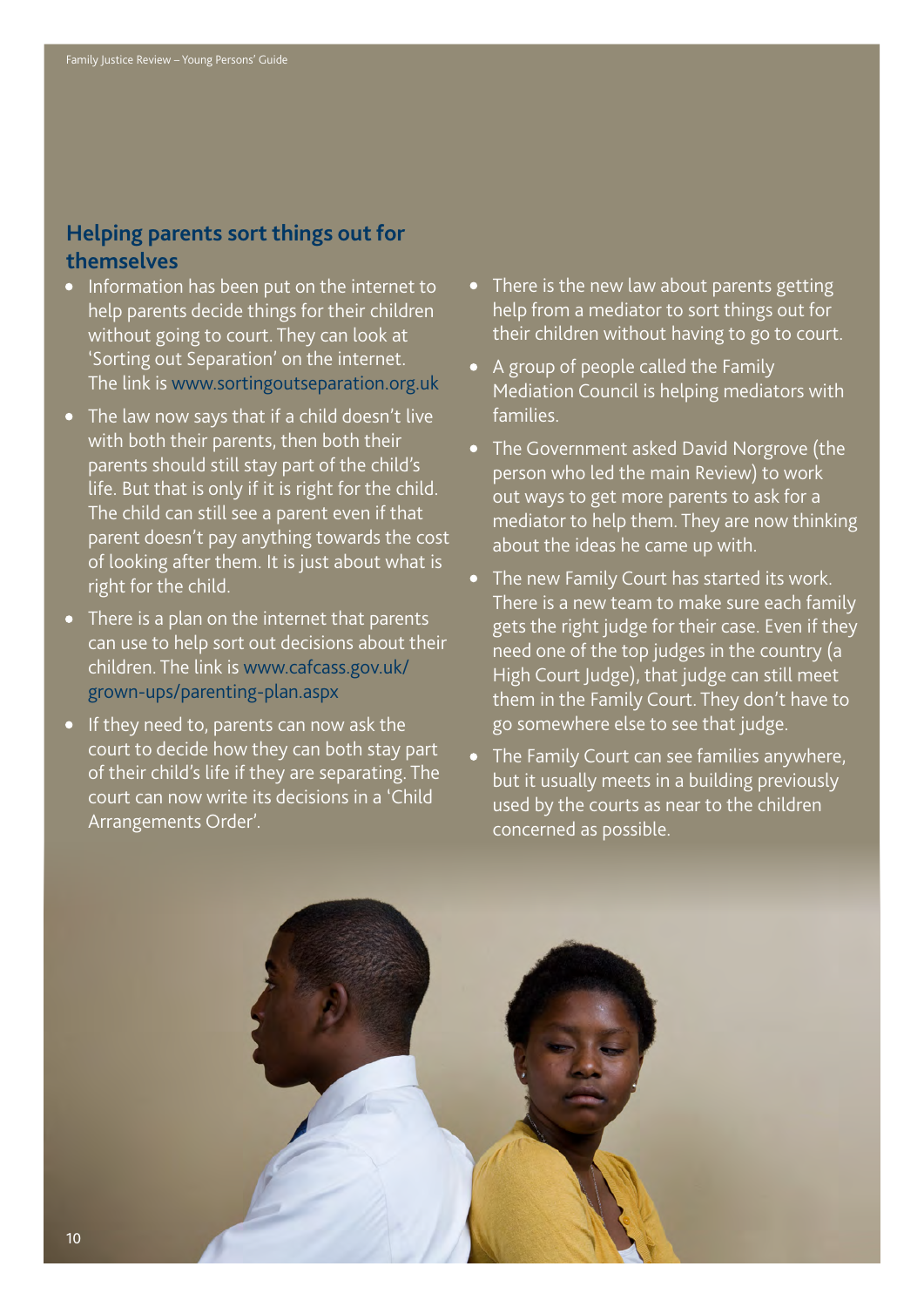#### **Running things properly**

- The new Family Justice Board has started its job of making sure the different people working on justice for families all work properly together. There are local Boards to check how things are going in each part of the country. The Family Justice Board is working hard to make sure things change for the better.
- Cafcass is the organisation that sends Guardians to tell the court what they think is best for children. Cafcass now works for the justice bit of the Government, instead of the education bit like it used to.

#### **At Court**

- Judges have been getting new training for all this since December 2012.
- Families going to court will now usually have the same judge at every stage of their case.
- The Government is giving money for council children's services people to get training for all the changes. The College of Social Work has set up some new training in all this for social workers.
- If it looks as if parents might need to go to court because council children's services are worried about a child, they will send the parents a letter explaining everything. The letter will give lots of parents the chance to sort things out with children's social care services without having to go to court.
- New rules have been written to help Guardians from Cafcass and Independent Reviewing Officers (IROs) to work closely together.
- There are new ways for people who work in the court to get cases sorted out well, and quicker than before.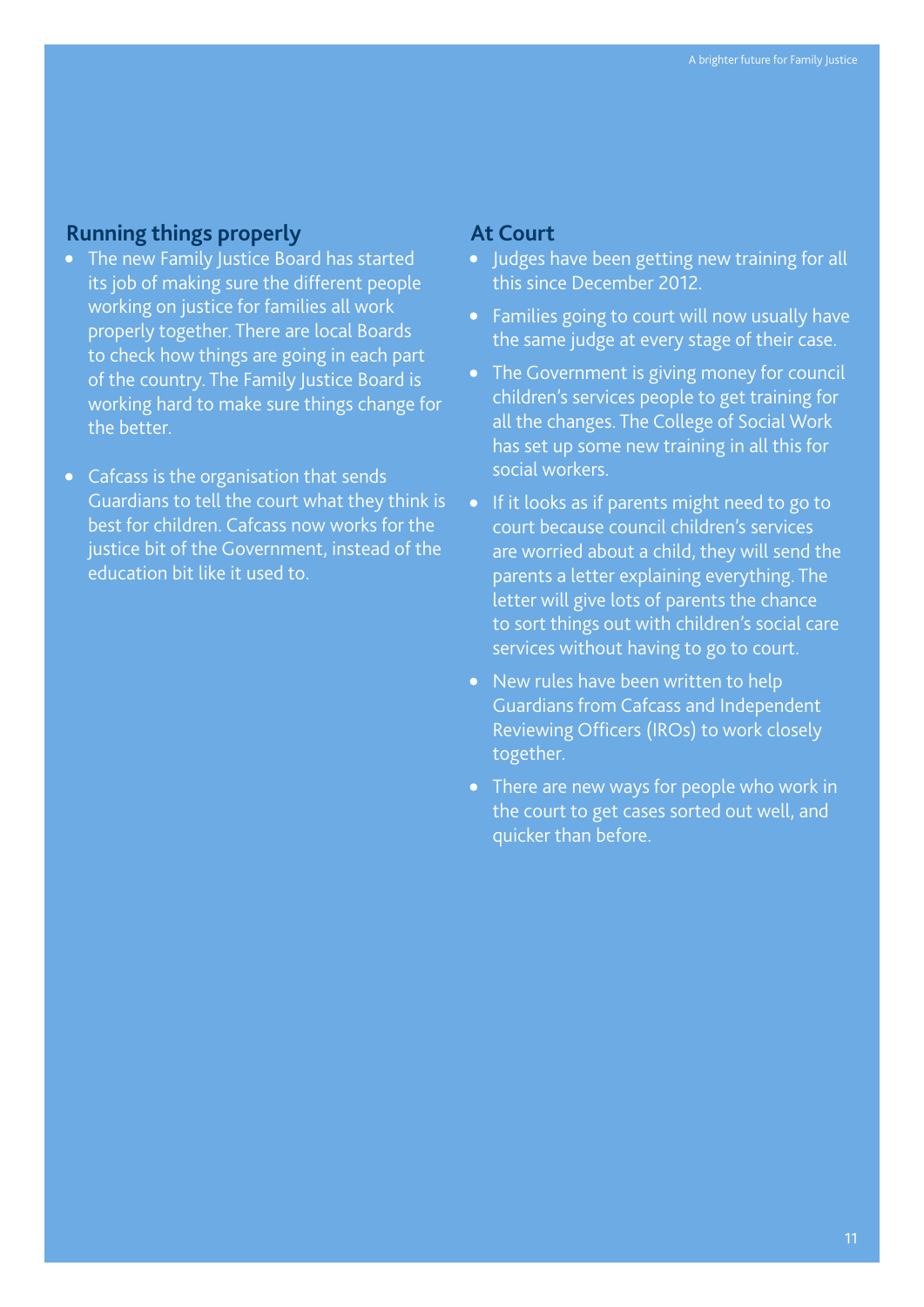## **Glossary – What things mean**

Sometimes it can be confusing when we hear words and phrases that we do not understand. Here are a few of the more commonly used terms and words that you might hear about during your family court case.

**Adjournment** – A decision made by the Family Court to hold the court hearing at another time because things are not ready or people need more time to do something.

**Adoption Order** – A type of order made by the Family Court which transfers parental responsibility to new, adoptive parents and means that a child or young person is no longer legally the child of their birth parents. It allows them to start a new family.

**Application** – This is how a person asks the Family Court to help them.

**Barrister** – A legally trained person who advises people going through the Family Court and speaks for them in court hearings.

**Children and Family Court Advisory and Support Service (Cafcass)** – This is an organisation which works with children and young people and their families and then advises the Family Court on what it considers to be in the best interests of each and every child.

### Using this colour key you can see what section each term is from.



Types of Contact People Involved Types of Court Report Court Decisions

**Cafcass Worker** – Depending on what the Family Court have ordered Cafcass to do, the Cafcass worker can be named one of two things: a family court advisor or a children's guardian (for more detail look for their descriptions).

- **Care Order** An order made by the Family Court when the local authority can prove that a child or young person living in their area is not being looked after properly.
- **Case Management Conference** This is a hearing where the major issues for a child or young person are talked about and the judge sets out how the Family Court case is going to proceed.

**Child Arrangements Order** – When people can't agree on where a child might live or who they should see, the Family Court might be asked to decide. The judge will look at what is best for the child or young person and make a decision setting out what people must do. The order can say who a child is to live with and who a child is to spend time with or have contact with. This replaces what used to be called contact and residence or custody which you may have heard about.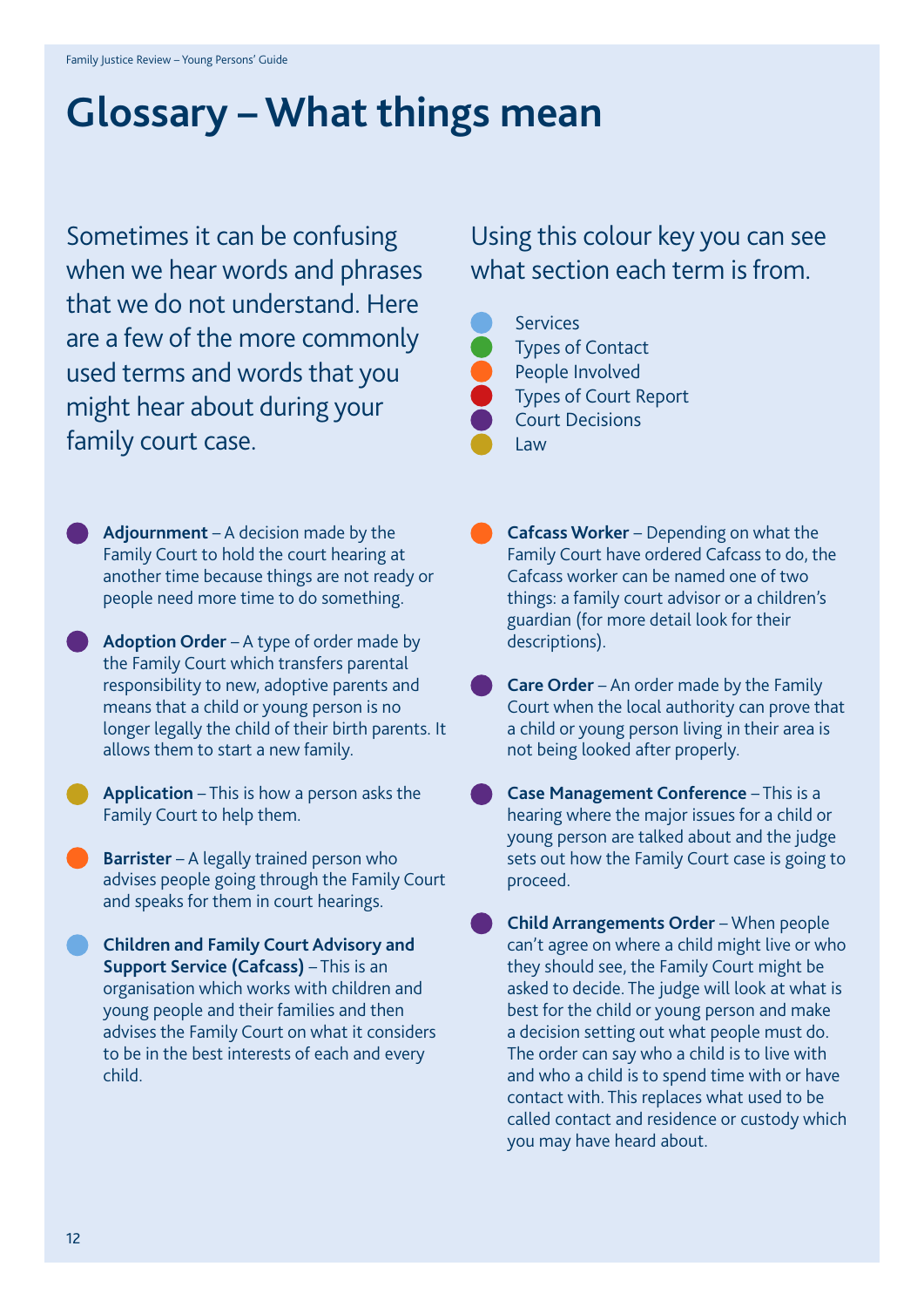**Children's Guardian** – Sometimes when the problems within a family are really difficult then the Family Court will ask for a children's guardian to help them. The children's guardian is an independent person who is there to keep the court focused on what is best for the child or young person. They will also appoint a solicitor to act for the young person in court.

**Child Contact Centre** – This is a safe place where children and young people can see a parent who they do not live with. Usually, this allows for direct contact, supervised contact or supported contact.

**Direct Contact** – When a child or young person can spend time with and/or have staying contact with someone that they do not live with.

**Domestic Violence Perpetrators Programme (DVPP)** – A course that helps adults who have been violent towards another person learn how to control their anger.

**Family Assistance Order** – An order which the Family Court can make to provide short term (usually six months) support to a family who agree to it. This can be from a Cafcass worker or a social worker from the local authority.

**Family Court** – This is where important decisions are made about children, young people and their families. It is different to criminal courts where people go when they might have done something wrong. Decisions in the Family Court are made by Judges or Magistrates when people can't agree about what is best for a child or young person.

**Family Court Advisor (FCA)** – Sometimes the Family Court may ask a family court advisor to meet with a child or young people to talk about their wishes and feelings and to make sure the family court hears what they have to say. The FCA also gives their view to the court about what is best for the child. FCAs do not need to meet all children and young people because sometimes families can agree themselves on what is best.

**Family Group Conference** – All of the important people in a child's life get together to check that they are safe. It means that everyone knows what is happening and keeps them safe.

**Final Order** – This is the last order made by the Family Court. The court expects all the people named in the order to keep to it and do as it says and can punish adults if they don't.

**Foster Carer** – People who give a home to children and young people who need a safe place to live. They may have children of their own, or other foster children living with them, in which case you would all live in the same house together.

**Guardian's Report** – The Family Court will ask the Children's Guardian to write a report to help it make decisions about a child or young person. The report will include information on their wishes and feelings and a recommendation from the Children's Guardian on what they think is best for the child. The report will also include information from the other people involved such as the parents and any other individuals such as experts.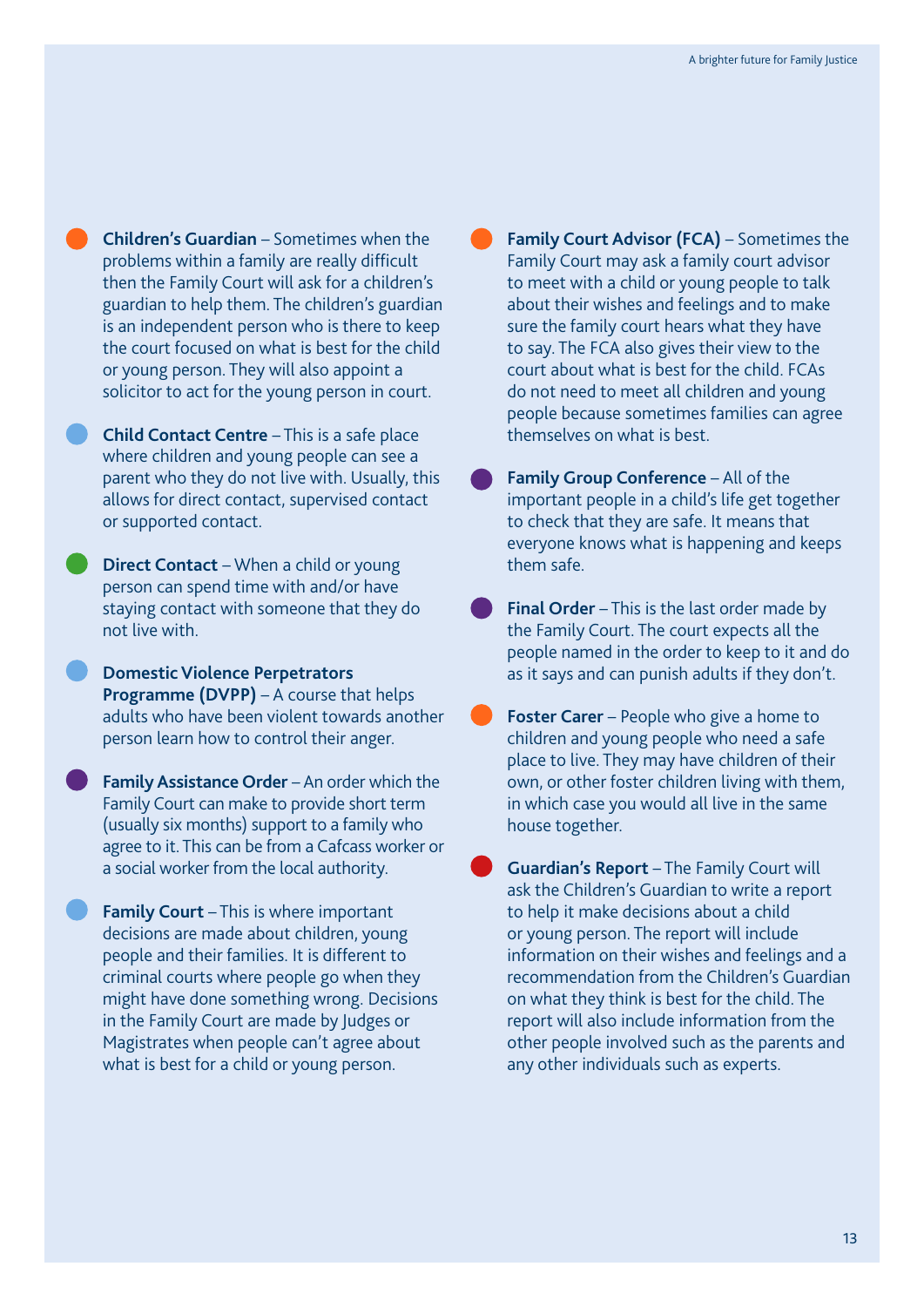**Independent Reviewing Officer (IRO)** – IROs help to make sure the best decisions are made for children looked after by the local authority. Their main focus is make sure that the care planning process for each child or young person is meeting their needs and to ensure that his/her current wishes and feelings are given full consideration.

**Indirect Contact** – A child or young person can use forms of contact such as letters, cards or gifts and is often used to re-introduce a child to someone that they have not seen for some time.

**Interim Care Order** – This means that the local authority make decisions about a child rather than their own parents for the short term, before the Family Court makes a final order. The child will get a social worker to make the decisions day-to-day.

**Issues Resolution Hearing (IRH)** – This is a special hearing where the Family Court decides which issues need to be sorted out and hears arguments about which is a true version of events.

**Judge** – Sometimes families have problems which they might find too hard to sort out by themselves. A judge works in the Family Court, listens to everybody and then decides what is best for the child or young person involved in the case. They have the final say and will make the decision about that child or young person's life.

**Legal Advisor** – A legally qualified person who helps Magistrates in the Family Court apply the law. They do not play any part in the decision making process but are there to advise.

**Local Authority (also known as Children's Social Care or Social Services)** – This organisation is responsible for making sure all children and young people in their local area are kept safe by the people who care for them.

**Magistrate** – This person is a member of the community who volunteers to make decisions that affect families, children and young people. They are similar to a judge but are not legally qualified. They are advised on the law by their legal advisor.

**Mediation** – When people can't agree, they go to another person to help them sort it out (a mediator). The mediator talks to all and tries to help them find an outcome that they are all happy with. This means that they don't have to go to the Family Court.

**Non-Molestation Order** – This is a type of order the Family Court uses to keep adults, children and young people safe from someone who has been violent toward them.

**Parental Responsibility** – Parental responsibility means all the rights, duties, and responsibilities that a parent has to a child or young person. A person or the people with parental responsibility can make decisions about a child such as who they will live with and what school they will attend.

**Private Law** – These cases are brought to the Family Court by private individuals, generally in connection with divorce or a parents' separation. The Family Court may make a Child Arrangements Order, Prohibited Steps Order or a Specific Issues Order or no order at all.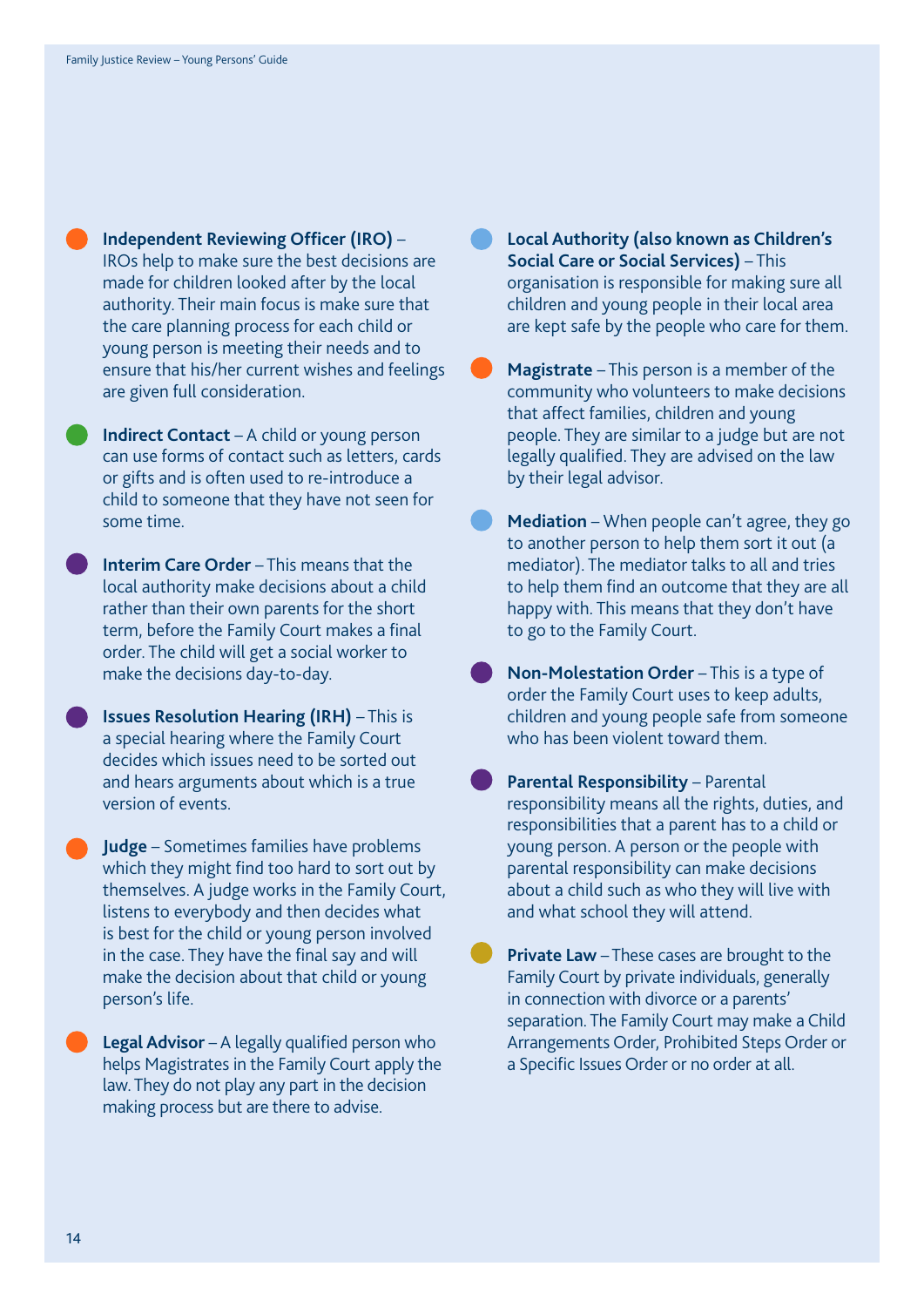**Prohibited Steps Order** – A parent can be prevented by the Family Court from doing something the other parent does not want them to do. The most common type is where one parent is stopped from moving abroad with the child or young person.

**Public Law** – Public law cases are brought to the family court by local authorities where they are worried that a child or young person is not being looked after safely. The Family Court may make a Care Order, a Supervision Order, or no order at all.

**Safeguarding Letter** – This is a letter that a Cafcass Worker will write and send to the Family Court. They will speak to the parties (usually the parents) and ask about the child or young person's safety and any worries that they might have.

**Schedule 2 Letter/Report** – This is the old name for the new Safeguarding Letter, sent by the Cafcass Worker to the Family Court.

**Section 37 Report** – The Family Court orders Cafcass to produce this report because they are worried about a child or young person and want to make sure that they are safe. It will involve a Cafcass worker usually visiting the child and ensuring everything is okay at home.

**Section 7 Report** – This report is ordered by the Family Court and makes either Cafcass or the local authority investigate all the circumstances of the family, often including the wishes and feelings of a child or young person and send a report to the court.

**Social Worker** – These specially trained people help to make sure children and young people are safe and properly looked after. They will work with families to help make it possible for children to stay safely with them. If the Family Court decides that it is not possible, they will help to make sure there is somewhere else that is safe where a child can live.

**Solicitor** – Legally trained people who provide advice to people going through the Family Court and can speak for them in court.

**Special Guardianship Order - This Family** Court order allows another person to become a child's 'special guardian'. It is for children who cannot live with their birth parents and gives parental responsibility to the special guardian so that they can make decisions alone about the child's life.

**Specific Issue Order** – This order is made by the Family Court, when there is an important issue to be resolved but parents can't agree on it. For example: which school a child should go to.

**Supervised Contact** – This is a type of direct contact which requires a supervisor to make sure that the child is safe with the other person. This may be done in a contact centre.

**Supervision Order** – A supervision order makes the local authority take responsibility for advising, assisting and befriending a young person and ensuring that the child or young person is kept safe in the care of their parents.

**Supported Contact** – This is direct contact which gives some support from a child contact centre worker to the adults so that they can meet the needs of their child(ren).